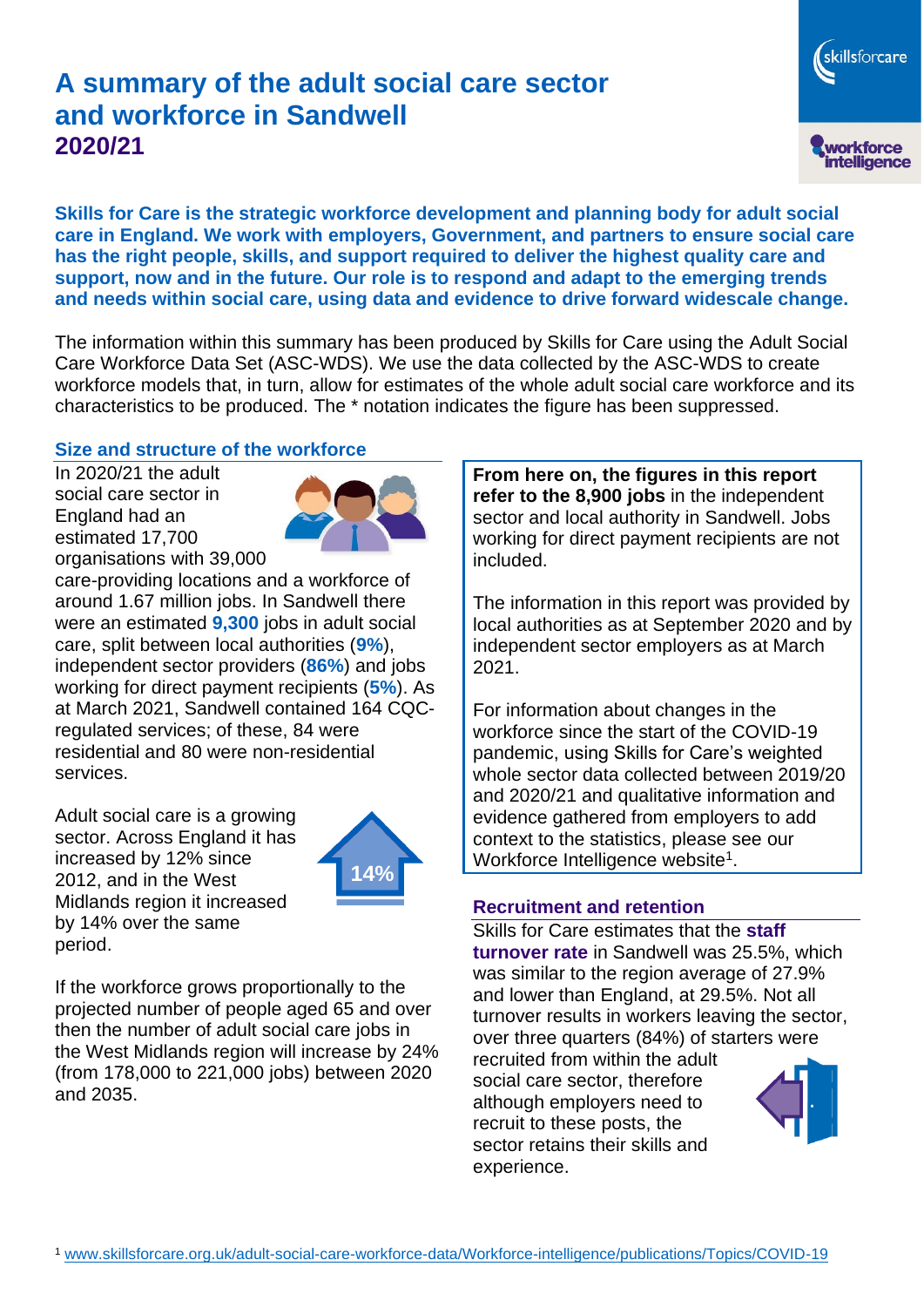Adult social care has an experienced 'core' of workers. Workers in Sandwell had on average **9.9 years of experience in the sector** and 86% of the workforce had been working in the sector for at least three years.

Using both workforce intelligence evidence and our links with employers and stakeholders across England, we know that recruitment and retention is one of the largest issues faced by employers. We have many resources and tools available to help, for example the 'Values-based recruitment and retention toolkit'<sup>2</sup> and 'Seeing potential: widen your talent pool'. <sup>3</sup> For more information please visit: [www.skillsforcare.org.uk/recruitment-retention](http://www.skillsforcare.org.uk/recruitment-retention)

### **Employment information**

We estimate Sandwell had **8,900** adult social care jobs employed in the local authority and independent sectors. These included 650 managerial roles, 325 regulated professionals, 6,800 direct care (including 5,700 care workers), and 1,200 other-non-care proving roles.

The average number of **sickness days** taken in the last year in Sandwell was 11.6, (10 in West Midlands and 9.5 across England). With an estimated directly employed workforce of 8,100, this would mean employers in Sandwell lost approximately **94,000 days to sickness in 2020/21**. In England levels of staff sickness have nearly doubled over the course of the pandemic between 2019/20 and 2020/21, in total around 6 million extra days were lost to sickness than in the year before.

Less than a quarter (20%) of the workforce in Sandwell were on zero-hours contracts. Over half (57%) of the workforce usually worked full-time hours and 43% were part-time.

### **Chart 1. Proportion of workers on zero hours contracts by area**

**England** West Midlands Sandwell



## **Workforce demographics**

The majority (80%) of the workforce in Sandwell were female, and the average age was 44.2 years old. Workers aged



24 and under made up 5% of the workforce and workers aged over 55 represented 25%. Given this age profile approximately 2,200 people will be reaching retirement age in the next 10 years.

Nationality varied by region, in England 83% of the workforce identified as British, while in the West Midlands region this was 87%. An estimated 80% of the workforce in Sandwell identified as British, 3% identified as of an EU nationality and 17% a non-EU nationality, therefore there was a higher reliance on non-EU than EU workers.

## **Pay**



Table 1 shows the full-time equivalent annual or hourly pay rate of selected job roles in Sandwell (area), West Midlands (region) and England. All figures

represent the independent sector as at March 2021, except social workers which represent the local authority sector as at September 2020. At the time of analysis, the National Living Wage was £8.72.

#### **Table 1. Average pay rate of selected job roles by area**

|                                 | England | Region  | Area    |
|---------------------------------|---------|---------|---------|
| Full-time equivalent annual pay |         |         |         |
| Social Worker <sup>t</sup>      | £37,100 | £36,400 | £36,000 |
| Registered nurse                | £33,600 | £33,300 | £31,000 |
| Hourly pay                      |         |         |         |
| National Living<br>Wage         | £8.72   | £8.72   | £8.72   |
| Senior care worker              | £10.00  | £9.80   | £9.61   |
| Care worker                     | £9.29   | £9.11   | £8.99   |
| Support and<br>outreach         | £9.53   | £9.35   | £9.15   |

†Local authority social workers only.

Please note that pay varies by sector, with local authority pay generally being higher than independent sector pay.

[www.skillsforcare.org.uk/vba](http://www.skillsforcare.org.uk/vba)